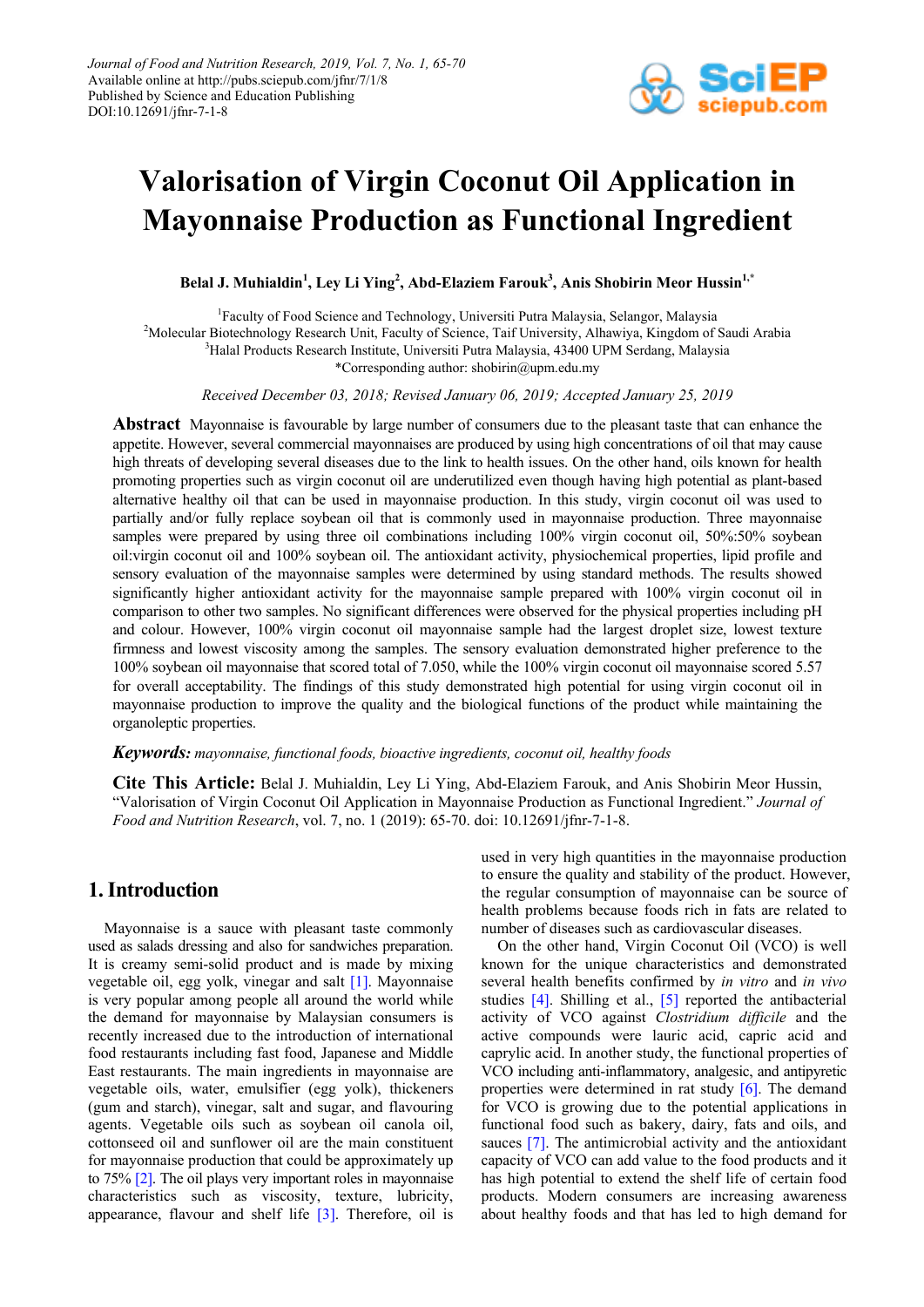foods with known health benefits. VCO has the potential to be used in mayonnaise production as functional ingredient and for the best of our knowledge there are very limited data about the application of VCO in mayonnaise production. Great number of research have been carried out to find plant-based alternatives for the common oils used in mayonnaise production, but in the best of the author knowledge this is the first study to determine the potential use of VCO. Therefore, Mayonnaise samples were produced by using standardized recipe but with three different oil formulations were selected including 100% soybean oil, 100% virgin coconut oil and 50%:50% soybean oil:virgin coconut oil. The aim of this work was to study the physiochemical properties of mayonnaise made with virgin coconut oil. The antioxidant activity, proximate analysis, physiochemical properties and sensory evaluation of the mayonnaise were further determined.

# **2. Materials and Methods**

## **2.1. Materials and Recipe**

The materials including the Soybean Oil (SO), Virgin Coconut Oil (VCO), egg yolk, salt, mustard, vinegar, sugar and white pepper were purchased from a local bakery shop located in the state of Selangor on 25 August 2016. A total of 500 g of each mayonnaise sample was prepared in this study following the method described by Akhtar et al., [\[8\],](#page-5-7) with slight modifications. The formula of the three samples was done using same ingredients percentage and the main difference was the percentage of oils used for each sample [\(Table 1\)](#page-1-0).

**Table 1. The percentage of the ingredients used for the production of the mayonnaise samples**

<span id="page-1-0"></span>

| <b>Ingredients</b>     |                      | Percentage (%)                 |                      |
|------------------------|----------------------|--------------------------------|----------------------|
|                        | Sample 1<br>100% SBO | Sample 2<br>50%:50%<br>SBO:VCO | Sample 3<br>100% VCO |
| Virgin coconut oil     | 0.0                  | 35.0                           | 70.0                 |
| Sovbean oil            | 70.0                 | 35.0                           | 0.0                  |
| Egg yolk               | 10.5                 | 10.5                           | 10.5                 |
| Salt                   | 2.0                  | 2.0                            | 2.0                  |
| Sugar                  | 1.5                  | 1.5                            | 1.5                  |
| <b>Mustard</b> powder  | 1.5                  | 1.5                            | 1.5                  |
| <b>Distilled water</b> | 3.5                  | 3.5                            | 3.5                  |
| Vinegar                | 11.0                 | 11.0                           | 11.0                 |

## **2.2. Mayonnaise Preparation**

The mayonnaise was prepared by following the recipe described in previous study [\[8\].](#page-5-7) The ingredients including egg yolk, salt, sugar, mustard powder and distilled water were mixed and placed kitchen blender, and then 10% of oil was added gradually and blended at medium speed, and another 50% of oil was added and further blended for 3 minutes at medium speed. The remaining oil (10%) was added to the mixture and blended at high speed for 4 minutes, while the vinegar was the last ingredient to be added into the mixture. The method of adding the ingredients in this sequence is suggested to improve the

emulsion stability of mayonnaise [\[9\].](#page-5-8) A total of 500 g of each mayonnaise samples were prepared in triplicate and transferred into sterilised plastic containers with caps and stored at room temperature until analysis. The pH value of each mayonnaise sample was measured using pH meter (3505 pH meter, Jenway, UK).

#### **2.3. Antioxidant Activity**

The antioxidant activity was evaluated for the three mayonnaise samples using three methods including DPPH, ABTS and Total Phenolic Compounds (TPC). The samples (50 mg) were diluted in 1 mL ethanol and placed in 96 wells micro-titter plates. Water served as negative control and ethanol was the positive control. The radical scavenging activity was determined by using the DPPH method described in previous study [\[10\].](#page-5-9) The antioxidant activity of mayonnaise samples was further confirmed by using ABTS method. The TPC was determined by using Folin-Ciocalteu reagent following the method described by Marina et al., [\[10\].](#page-5-9)

#### **2.4. Determination of Iodine Value**

The iodine value was measured for the three oil samples namely 100% SBO, 50%:50% SBO:VCO and 100% VCO to determine the amount of unsaturated fatty acids by following AOAC standard method [\[11\].](#page-5-10) Briefly, 0.1 g of the sample was dissolved in 20 mL cyclohaxane and 25 mL of Wij's solution was added into the sample, and kept in the dark for 30 min. A total of 20 mL potassium iodide solution was added to the mixture, and followed by adding 100 mL of distilled water. The liberated iodine was titrated with 0.25 M sodium thiosulphate solution to a pale yellow colour. A total of 3 drops of starch solution added and the titration is continued until the solution turn colourless. The blank sample was prepared without adding the sample, and iodine value was calculated based on equation as shown below:

$$
IV=(B-T) x100/W
$$

Where B= blank titrate of 0.25 M sodium thiosulphate, T= sample titrate of 0.25 M sodium thiosulphate, and W = weight in grams of sample of oil.

## **2.5. Determination of Peroxide Value**

The peroxide value of the three oil samples was determined to evaluate the formation of rancidity and the effects on the mayonnaise stability  $[11]$ . A total of 5 g of the sample was dissolved in 30 mL 0.1 M acetic acid-chloroform solution in conical flask and 0.5 ml of potassium iodide solution was added. This was followed by adding of 30 mL of distilled water immediately, and 3 drops of 10% starch solution added. The liberated iodine was titrated with 0.1 M sodium thiosulphate solution until the solution turn colourless. The blank sample was prepared without the addition of oil sample, and peroxide value was calculated based on equation as shown below:

 $(S - B)x$  M thiosulphate x 1000/W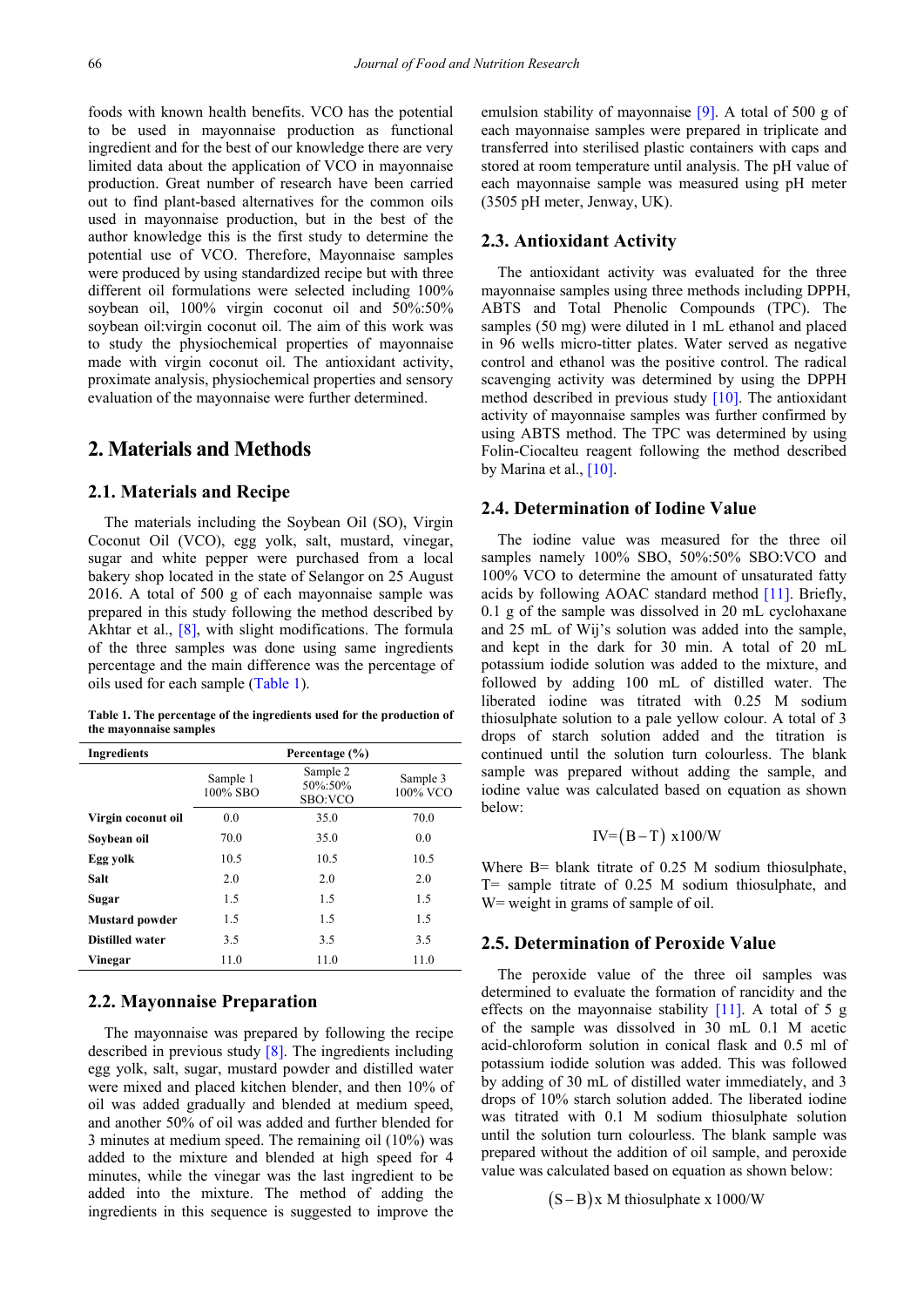Where S= sample titrate of 0.1 M sodium thipsulphate,  $B =$  blank titrate of 0.1 M sodium thipsulphate,  $M =$  molarity of sodium thipsulphate, W= weight of oil sample.

#### **2.6. Determination of Saponification Value**

The saponification value was determined according to AOAC method  $[11]$ . In a conical flask, 5 g of sample was mixed with 50 mL of 0.5 M alcoholic KOH, and the flask was connected to the reflux condenser and allowed to reflux for 30 min. The solution was cooled and titrated with 0.5 M HCl until the end-point was reached, with phenolphthalein as indicator. The saponification value was calculated based on equation below:

Saponification value=  $(S - B)$  x M HCl x 56.1/W

Where  $S$ = sample titrate of 0.5M HCl,  $B$ = blank titrate of 0.1M sodium thipsulphate, M= molarity of HCl, W = weight of oil sample.

#### **2.7. Particle Size Distribution and Texture**

The particle size distribution of the mayonnaise samples was determined by a particle size analyser (Mastersizer, 2000, Worcestershire, UK) by following the method described by Liu et al. [\[9\]](#page-5-8) with some modifications. The mayonnaise samples (0.04 g) were dissolved in 150 mL of 0.1% sodium dodecyl sulfate (SDS) buffer solution, and sample solution was dispersed in distilled water 9200 mL at 2500 rpm until an obstruction rate of 5% was obtained. The Malvern software used the relative index of VCO (1.500) and the relative index of dispersant water (1.330) to calculate the dispersion span. Particle size measurement was reported as the volume-weighted mean diameter:  $d_{4,3} = \sum n_i d_i^4 / \sum n_i d_i^3$ , where  $n_i$  was the number of droplets of diameter di. Furthermore, the texture of the mayonnaise samples was determined by using TA.XT2i Texture Analyser (Stable Micro Systems, Surrey, UK). The samples were placed in a plastic container at a depth of 75 mm and were tested using a P/36R aluminium probe (10 mm penetration, 1mm/s crosshead speed).

#### **2.8. Mayonnaise Rheological Properties**

Mayonnaise rheological property was measured by using rheometer (MCR 300, Physica/Anton Paar, Ostfildern, Germany) following the method described by Liu et al., [\[9\].](#page-5-8) The mayonnaise samples were poured into the test viscometer cup, and all samples were allowed to rest for 5 min before starting the measurements to allow temperature equilibration and induced stress to relax. All tests were carried out at room temperature (25°C) and in triplicate.

#### **2.9. Sensory Evaluation**

The sensory evaluation was carried out to determine the consumer decision for the mayonnaise samples that are preferred. A total of 40 untrained panellists aged 18-26 performed the sensory test to determine the appearance, colour, odour, texture, taste and overall acceptance on 9-point hedonic scale which 1= the least/lowest like and 9=the most/highest like. All mayonnaise samples were coded with three-digit random numbers and presented to panellists on a tray in individual booths to avoid bias. The panellists were briefed about the sensory attributes then called randomly to perform the sensory test. Water was provided between samples to cleanse the palate as described in previous study [\[9\].](#page-5-8)

## **2.10. Statistical Analysis**

The mayonnaise samples were prepared in three batches for each formula and the data was subjected to a one-way analysis of variance (ANOVA) using Minitab (Version 17, Minitab Pennsylvania, USA) statistical software. Significant differences between the mean values  $(P < 0.05)$  were determined using Tukey's test. The  $\pm$  SD symbol represented the standard deviations of the mean values obtained from the triplicate samples.

## **3. Results and Discussion**

In modern days, social media helped to enhance the public knowledge regarding healthy foods and led the consumers to demand for foods that have health benefits beyond the common nutrients. On the other hand, the food manufacturers are demanding for bioactive ingredients for the applications in several value-added functional foods. In this study mayonnaise was produced by partially or fully replacing Soybean Oil (SBO) with Virgin Coconut Oil (VCO) that is well-known for the high content of phenolic compounds and the strong antioxidant activity. Total Phenolic Compounds (TPC) content for the three mayonnaise samples was 31.52 mg GAE/100g oil, 46.99±1.54 mg GAE/100g oil and 50.74±1.54 mg GAE/100g for the 100% SBO mayonnaise, 50%:50% VCO:SBO mayonnaise and 100% VCO mayonnaise, respectively [\(Table 2\)](#page-4-0). There was a significant difference (p<0.005) for the TPC content between the 100% SBO mayonnaise and the 100% VCO mayonnaise due to the high phenolic content in VCO. TPC content is very important for functional food ingredients because they have strong correlation with the antioxidant activity as demonstrated in great number of studies [\[7\].](#page-5-6) The results of this study were in agreement with previous studies and TPC content demonstrated strong impact on the antioxidant activity of 100% VCO mayonnaise sample.

The DPPH radical scavenging activity was carried out to evaluate the ability of three mayonnaise samples to act as free radical scavengers or hydrogen donors which is expressed as antioxidant activity. The DPPH results showed slightly higher antioxidant activity for 100% VCO followed by 50%:50% SBO:VCO mayonnaise and the lowest activity was observed for the 100% SBO mayonnaise sample [\(Table 2\)](#page-4-0). The antioxidant activity of the mayonnaise samples is possibly due to the use of different oils in the preparation of each sample. Marina et al., [\[10\]](#page-5-9) reported high antioxidant activity of the VCO in comparison to refined, bleached and deodorized coconut oils. The author observed that very high correlations between total phenolic content and scavenging activity and reducing power. The antioxidant activity was further confirmed by  $ABTS<sup>+</sup>$  free radical scavenging activity assay. The 100% VCO mayonnaise demonstrated the highest scavenging activity (67.95±1.47%), followed by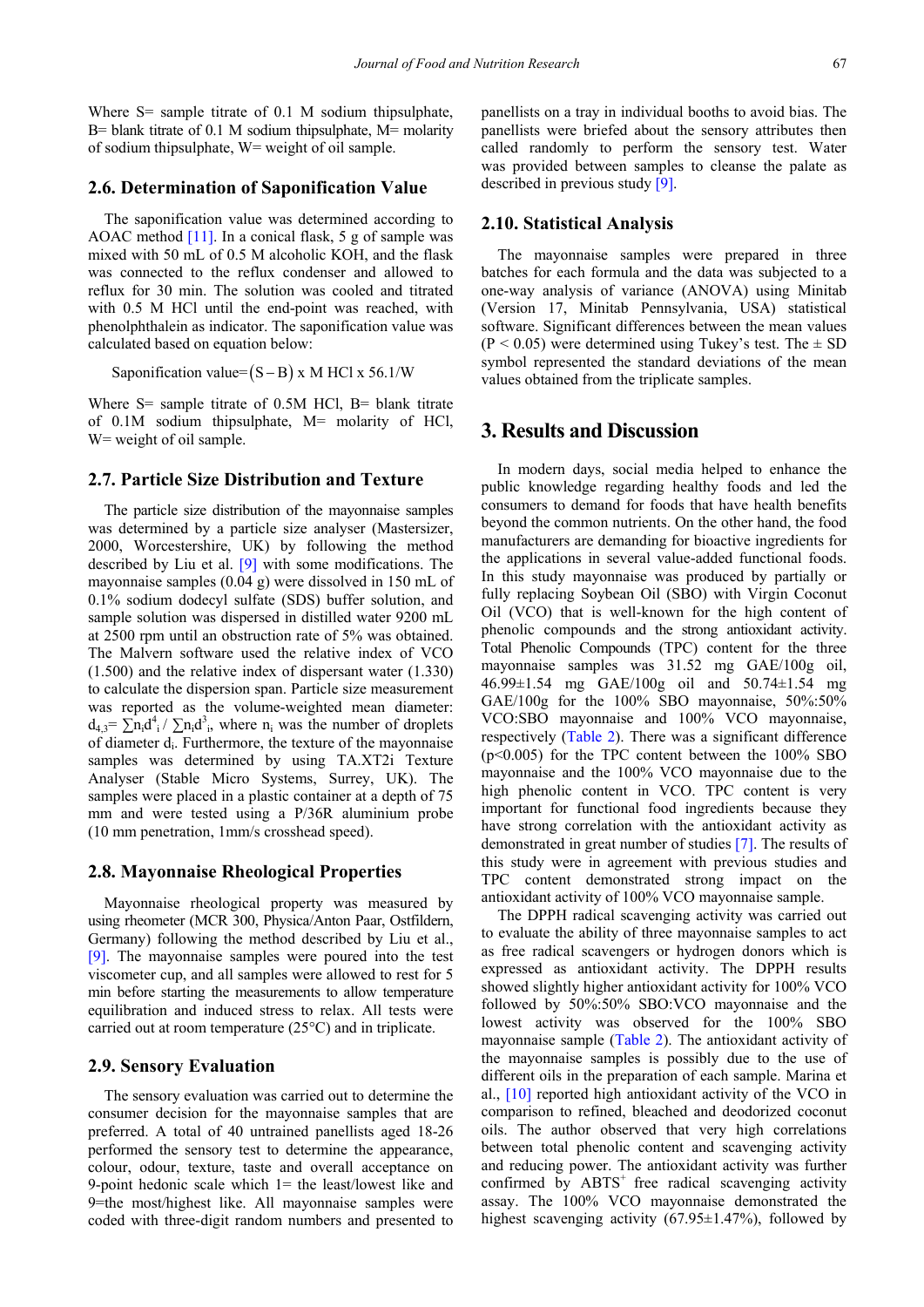50%:50% SBO:VCO mayonnaise (65.28±1.47%) and the 100% SBO mayonnaise  $(56.91 \pm 1.43)$ %). In previous study, VCO diet significantly enhanced the antioxidant status of rats after 45 days of feeding, and the VCO demonstrated antioxidant activity *in vitro* and *in vivo* [\[12\].](#page-5-11) Nevertheless, the results of this study were in the same trend of previous studies about the antioxidant activity of VCO. The preparation of mayonnaise does not involve aggressive steps such as heating and therefore it will not cause bad impact on the antioxidant activity which promotes mayonnaise as good carrier for the functional ingredients. The pH value of the mayonnaise samples was determined because it is very crucial for the mayonnaise shelf life and structure. The pH of mayonnaise is preferred to be in acidic conditions to prevent the growth of spoilage microorganisms [\[1\].](#page-5-0) The results showed no significant effects for the oil type on the mayonnaise pH for three samples [\(Table 2\)](#page-4-0).

The use of virgin coconut oil as alternative to the soybean oil in mayonnaise production may have effects on the rheological property, textural and the stability during storage (shelf life). Therefore, the lipid analysis including iodine value, peroxide value and saponification value was determined to evaluate the effects of the oils on the mayonnaise characteristics and the stability during storage. The iodine value measured the degree of unsaturation in lipids. The higher iodine value refers to high degree of unsaturation in lipids while low iodine value indicates low degree of unsaturation in lipids [\[13\].](#page-5-12) The results demonstrated significant differences among three mayonnaise samples [\(Table 3\)](#page-4-1). The iodine value for the 100% VCO, 50%:50% SBO:VCO, and 100% SBO was 6.81±0.23, 75.72±4.12 and 140.59±2.79, respectively. According to Malaysia standards for virgin coconut oil, the iodine value is in the range of 5.5-10.6 while the iodine value of 100% SBO is in the range of 137-143 [\[14\].](#page-5-13) The results are in agreement with previous data and the iodine value of VCO significantly low in comparison to 100% SBO. The low iodine value of VCO is due to the nature of the fatty acid content that are mostly saturated fatty acid, while 100% SBO naturally contained high amount of unsaturated fatty acid.

The Peroxide Value (PV) was studied to measure the primary oxidative degradation of the oil samples used in the production of the mayonnaise samples [\[15\].](#page-5-14) The peroxide value results showed no significant  $(p>0.05)$ difference among the three oil samples. The PV has correlation to the oxidation and the stability of the oils whereas the low values indicate to high stability  $[16]$ . In this study, the PV was observed to be low for SBO and VCO that indicated their high stability. The mayonnaise production did not involve heat treatment, and it did not have effects on the peroxide value. On the other hand, Saponification Value (SP) was evaluated to determine the quality and properties of the prepared mayonnaise using different oils. Such value was expressed by the number of mg of potassium hydroxide which required to saponify 1g of fat or oil. SP measures the length of fatty acid chains, and the lower SP value indicates longer fatty acid chains [\[17\].](#page-5-16) The saponification value of VCO and 50%:50% SBO:VCO was significantly (p<0.05) higher than 100% SBO. VCO demonstrated high SP due to the presence of medium chain fatty acid (12C) and the SV

was in the range of 250-260 mg/g  $[10]$ , while the fatty acid present in 100% SBO are of long chain (18C) and the SV ranged between 189 and 195mg/g [\[18\].](#page-5-17) The lipid profile in this study showed significant effects of the oils used for the mayonnaise production and therefore the physical properties of the mayonnaise samples were further analysed.

The physical properties of mayonnaise including rheology, emulsion stability and particle size was carried out to ensure the quality of the product. The replacement of the soybean oil with the virgin coconut oil in mayonnaise production can cause significant changes in the sensory and physical properties that may be not preferred by consumers [\[19\].](#page-5-18) Therefore, the physical properties were determined to evaluate the effects of different oils on the mayonnaise samples. The droplet size of the mayonnaise samples was evaluated due to the influence on the appearance, texture, and flavour profile of the product  $[20]$ . The variance of the mean diameter of droplet particle size for different mayonnaise samples were expressed by the  $D_{43}$  value (µm). The results exhibited significant differences ( $p$ < 0.05) in droplet size for the three studied mayonnaise samples. The 100% SBO mayonnaise had the smallest droplet particle size (6.65µm), and 100% VCO mayonnaise had the largest droplet particle size (16.24µm). Di Mattia et al., [\[21\]](#page-5-20) reported the correlation between the high droplet size and high phenolic content of oils. The results in this study were in agreement with the previous study and the high phenolic content of VCO was observed to be correlated with the large droplet size. On the other hand, texture analysis of the mayonnaise samples showed opposite corresponding to the phenolic content [\[21\].](#page-5-20) The results demonstrated significant (p<0.05) decrease in the texture firmness value of 100% VCO mayonnaise sample in comparison to 100% SBO mayonnaise sample. Moreover, the texture hardness was slightly dropped for 100% VCO mayonnaise samples. The substitution of SBO by VCO in mayonnaise production showed decline for the texture firmness and hardness but all the results were in acceptable ranges. Further investigation is required for to determine the effects of different VCO that have different phenolic contents on the texture of mayonnaise. In this study, TPC content was lightly different for VCO and SBO but it demonstrated significant differences for the physical properties of the prepared mayonnaise samples.

The results of the dynamic viscosity demonstrated slightly lower viscosity in the 100% VCO mayonnaise sample and 50%:50% SBO:VCO mayonnaise sample in comparison to the 100% SBO mayonnaise sample [\(Table 4\)](#page-4-2). The high viscosity is essential for mayonnaise to prevent the adhesion of the oil droplets and enhance the stability of the product [\[22\].](#page-5-21) The result indicated that the substitution of SBO with VCO did not have significant effects on the rheological properties of the mayonnaise samples. However, the viscosity of the three samples was low in this study because the samples were stored and analysed at room temperature. Ghoush et al., [\[23\]](#page-5-22) reported the high viscosity of mayonnaise samples when determined at low temperatures while the high temperatures reduced the viscosity. The physical analysis showed good rheological properties for the mayonnaise prepared by using 100% VCO. In addition, mayonnaise rheology can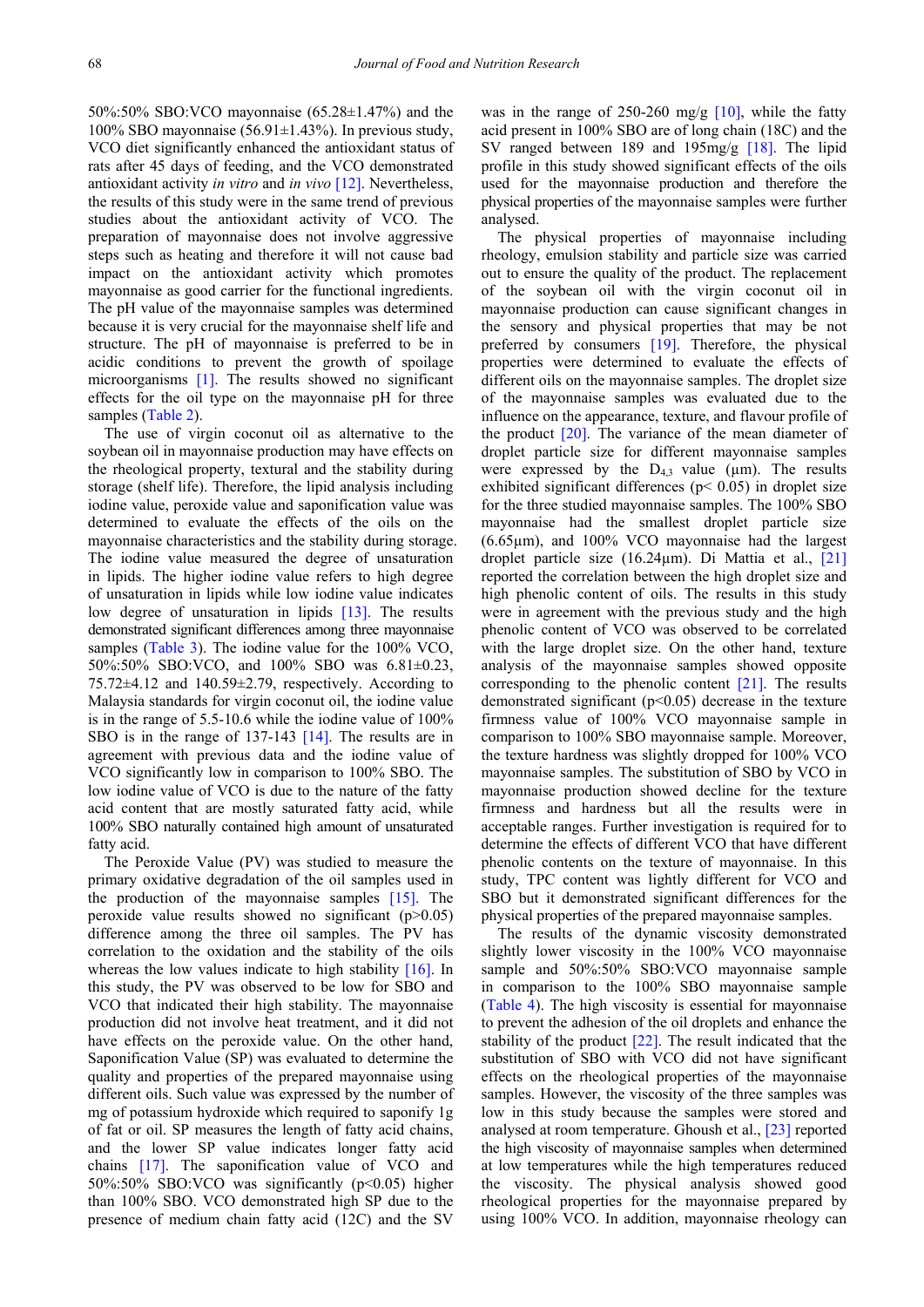be improved by optimizing several factors including homogenization speeds, oil concentration and oil fatty acid composition. Increased homogenization speeds can improve mayonnaise gel appearance and reduce spread-ability [\[25\].](#page-5-23) Furthermore, pH value can enhance the emulsion stability when it is adjusted to point close to the isoelectric point of the egg yolk proteins. Type of oils and their chemical composition have significant effect on the rheology of the mayonnaise. In this study, the VCO demonstrated good characteristics and it was suitable for the mayonnaise production.

## **3.4. Sensory Evaluation**

The success of the healthy foods in the marketplace is heavily depends on the consumer decisions that is influenced by their preference to the food characteristics such as aroma, appearance and flavour. Sensory evaluation analysis was carried out to determine the effects of replacing the common Soybean oil (SBO) used for mayonnaise production by Virgin Coconut Oil (VCO) on the preference of the consumers. 100% SBO mayonnaise achieved the highest score for the overall acceptability including appearance, colour, aroma, texture, and flavour [\(Table 5\)](#page-4-3). The sensory evaluation for 100% VCO

mayonnaise showed high scores for colour and flavour, while the aroma, texture and appearance had low scores. The substitution of oil in this study demonstrated significant decline for the acceptability of the mayonnaise as determined by 40 untrained panels. According to panel testimony, the low scores were given to 100% VCO mayonnaise due to the strong aroma of coconut oil while the panel was not able to distinguish the differences for the colour. The removal and/or the replacement of mayonnaise main ingredients will cause significant changes to the organoleptic properties and the preference of the consumers [\[19\].](#page-5-18) Therefore, the replacement of soybean oil commonly used in the mayonnaise by virgin coconut oil showed significant results indicated by the preference by the panellist. In previous study, mayonnaise prepared by using virgin olive oil also received low scores due to the bitter and spicy test observed by the panellist. The low scores for the aroma and flavour of the mayonnaise samples using alternative oils might be related to the content and the type of the phenolic compounds which present in the oil. Therefore, it can have effects on the sensory response [\[26\].](#page-5-24) The sensory analysis results showed significant correlations between the texture of the mayonnaise and the rheological properties of the oil and that was in agreement with previous studie[s \[9\].](#page-5-8) 

**Table 2. The antioxidant activity of mayonnaise determined by three methods including TPC, DPPH and ABTS**

<span id="page-4-0"></span>

| <b>Samples</b>  | TPC (mgGAE/100g oil)   | DPPH $(%)$                  | ABTS(%)                  | pН                      |
|-----------------|------------------------|-----------------------------|--------------------------|-------------------------|
| 100% SBO        | $31.52^b \pm 2.39$     | $50.49^{\circ} \pm 2.20$    | $56.91^{\rm b} \pm 1.43$ | $3.73^{\circ} \pm 0.02$ |
| 50%:50% SBO:VCO | $46.99^{\circ}$ ±1.54  | $55.35^{\text{a}} \pm 1.80$ | $65.28^{\circ}$ ± 1.47   | $3.70^{\circ} \pm 0.02$ |
| 100% VCO        | $50.75^{\circ}$ ± 1.54 | $58.69^{\text{a}} \pm 3.09$ | $67.95^{\circ}$ ± 1.47   | $3.72^{\circ} \pm 0.02$ |

Note: Each value is the mean of triplicate determinations<sup>±</sup> standard deviation.

The same superscripts in the same column denote no significant different ( $p$  $>$ 0.05).

<span id="page-4-1"></span>

| Table of the louine value, per balac value and saponification value of the three mayonnalse samples |                           |                        |                             |  |
|-----------------------------------------------------------------------------------------------------|---------------------------|------------------------|-----------------------------|--|
| <b>Samples</b>                                                                                      | <b>Iodine Value</b>       | Peroxide Value (meq/g) | Saponification value (mg/g) |  |
| 100% SBO                                                                                            | 140.59 <sup>a</sup> ±2.79 | $1.12^a \pm 0.1190$    | $194.27^{\circ}$ ± 2.75     |  |
| 50%:50% SBO:VCO                                                                                     | $75.72^b \pm 4.12$        | $1.04^a \pm 0.09$      | $242.73^{b} \pm 0.07$       |  |
| 100% VCO                                                                                            | $6.81^{\circ} \pm 0.23$   | $13^a \pm 0.11$        | $254.19^{\circ} \pm 6.07$   |  |

|  |  |  |  |  | Table 3. The iodine value, peroxide value and saponification value of the three mayonnaise samples |  |  |  |  |
|--|--|--|--|--|----------------------------------------------------------------------------------------------------|--|--|--|--|
|--|--|--|--|--|----------------------------------------------------------------------------------------------------|--|--|--|--|

Note: Each value is the mean of triplicate determinations<sup>±</sup> standard deviation.

The same superscripts in the same column denote no significant different ( $p$  $>$ 0.05).

<span id="page-4-2"></span>

| <b>Physiochemical properties</b> | <b>Mayonnaise samples</b>   |                         |                          |  |
|----------------------------------|-----------------------------|-------------------------|--------------------------|--|
|                                  | 100% SBO                    | 50%:50% SBO:VCO         | 100% VCO                 |  |
| Droplet size $(\mu m)$           | $6.65^{\circ}$ ± 0.11       | $8.79^{\circ} \pm 0.12$ | $16.24^{\circ} \pm 0.05$ |  |
| Texture firmness (g)             | $132.77^{\circ}$ $\pm$ 5.15 | $116.59^{\circ}$ ±4.05  | $101.72^{\circ}$ ± 1.82  |  |
| Texture hardness $(g/s)$         | $873.20^{\circ} \pm 33.20$  | $832.60^{ab} \pm 17.8$  | $811.43^{\circ}$ ± 12.71 |  |
| Viscosity (mPas)                 | $87.27^{\circ} \pm 0.78$    | $85.36^b \pm 0.23$      | $83.50^{\circ} \pm 0.52$ |  |

Note: Each value is the mean of triplicate determinations<sup>±</sup> standard deviation.

The same superscripts in the same column denote no significant different ( $p$  $>$ 0.05).

Assays were performed in triplicate. Mean GSD values followed by the same letter in each column are not significant different at *P*>0.05 by ANOVA and Tukey's test.

#### **Table 5. Sensory evaluation of mayonnaise samples**

<span id="page-4-3"></span>

|                              |                              | <b>Mayonnaise samples</b>    |                              |
|------------------------------|------------------------------|------------------------------|------------------------------|
|                              | 100% SBO                     | 50%:50% SBO:VCO              | 100% VCO                     |
| Appearance                   | $6.975 \pm 1.63^b$           | $6.03 \pm 1.47$ <sup>a</sup> | $6.09 \pm 1.19^a$            |
| Aroma                        | $7.50 \pm 1.35$ <sup>a</sup> | $5.80 \pm 1.82$ <sup>a</sup> | $5.25 \pm 1.71$ <sup>a</sup> |
| Colour                       | $7.55 \pm 1.61^b$            | $7.10 \pm 1.44$ <sup>a</sup> | $7.20 \pm 1.27$ <sup>a</sup> |
| <b>Texture</b>               | $6.973 \pm 1.64^b$           | $6.47 \pm 1.22$ <sup>a</sup> | $6.20 \pm 1.30^a$            |
| <b>Flavour</b>               | $7.05 \pm 1.54$ <sup>a</sup> | $5.85 \pm 2.19^a$            | $6.85 \pm 1.94$ <sup>a</sup> |
| <b>Overall Acceptability</b> | $7.05 \pm 1.53^b$            | $5.57 \pm 1.66^{ab}$         | $5.57 \pm 1.36^a$            |